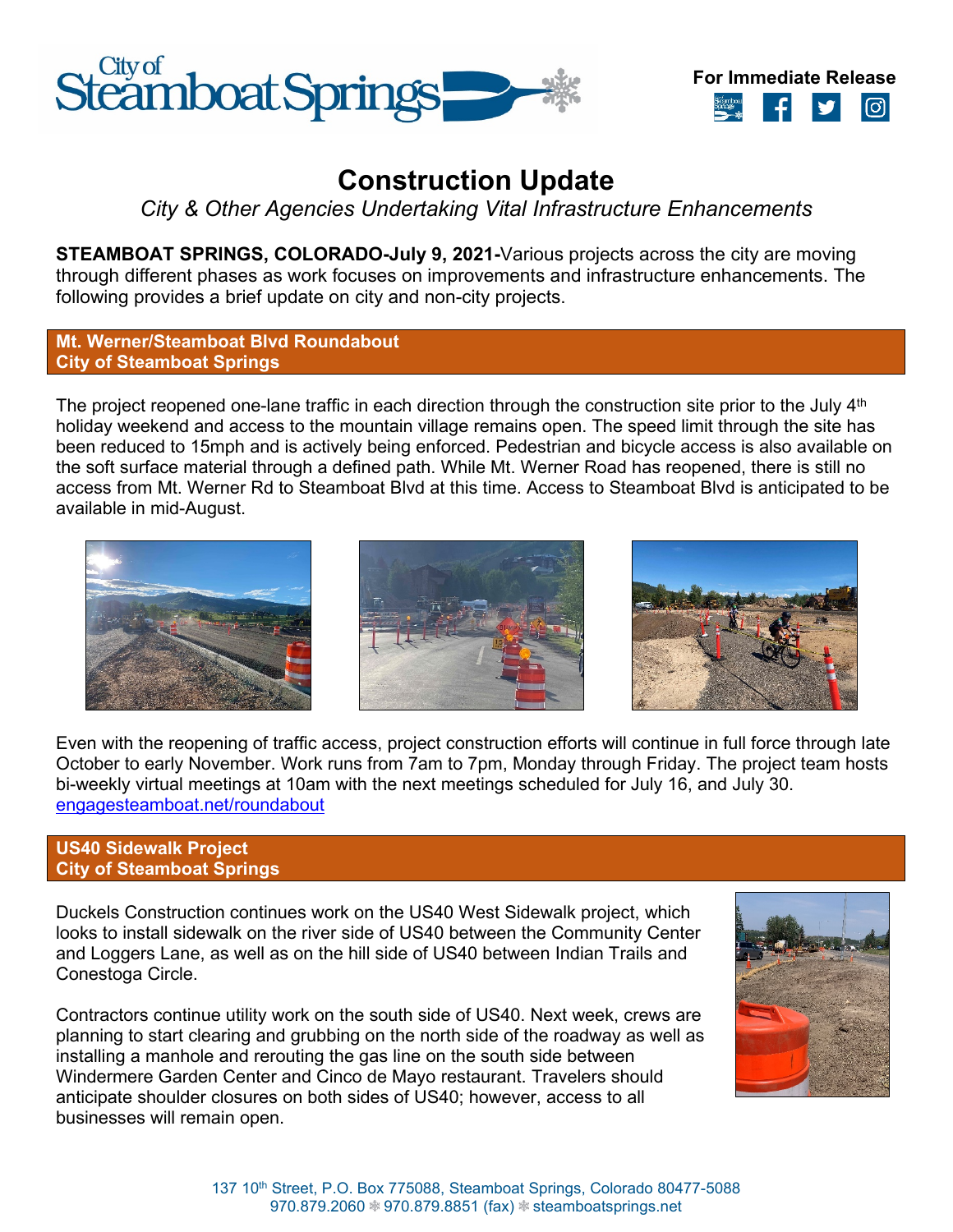# **Rodeo Grounds Paving Project City of Steamboat Springs**

The project has shut down until August due to the ProRodeo Series events taking place this month. Work is expected to begin again on Monday, August 2 and run through November 1. Electrical service for the EV charging stations and parking lot lighting will get underway after the break.

# **Paving/Striping City of Steamboat Springs**



The second phase of the paving/striping project is anticipated to start on July 19 or 20, weather dependent. Striping on the newly paved roads will take place over two days and there should be minimal impacts to travelers.

Paving was completed on 27 roadways earlier this summer and striping was delayed due to a paint shortage.

## **Parks & Recreation Project City of Steamboat Springs**

Several projects are underway or in design/contractor phase across Howelsen Hill and the park system including the new chairlift, Ice Complex expansion, Snake Island Bridge and Yampa River Restoration behind the Flour Mill.

At Howelsen Hill, Geotech crews will be onsite starting this Friday for drilling. The work is anticipated to last four to five weeks and will be contained to the on-hill area. The lift project is scheduled to continue through early October.

The Ice Complex expansion project has been awarded and work is scheduled to begin in mid-August, but the city would like to accelerate the start date to early August. The expansion project is targeting a February 2022 completion date.

The Snake Island Bridge project is still scheduled to get underway August 2 and the Yampa River Restoration work will now break ground in late August. Both projects will have impacts and detours to the Yampa River Core Trail.

# **Other Agency Projects**

# **Mt. Werner Water Sewer Interceptor**

# *Mt Werner Water & Sanitation District*

This week, Mt. Werner Water moved to the next segment of the Sewer Interceptor Replacement Project which requires a shoulder closure and reconfiguring the onramp access for travelers heading from Mt Werner Road to US40 westbound toward downtown Steamboat Springs.

This segment of work, which runs through mid-October, installs 3,000 liner feet of new pipe along and under US40 and the westbound on-ramp of Mt. Werner Road. The through lanes of US 40 will not be impacted by construction.



Project work will run Monday-Friday during daylight hours with no work currently anticipated on weekends. The closure and detour along the Yampa River Core Path between Rotary Park and Fetcher Pond and the new on-ramp impacts will remain in effect through mid-October.